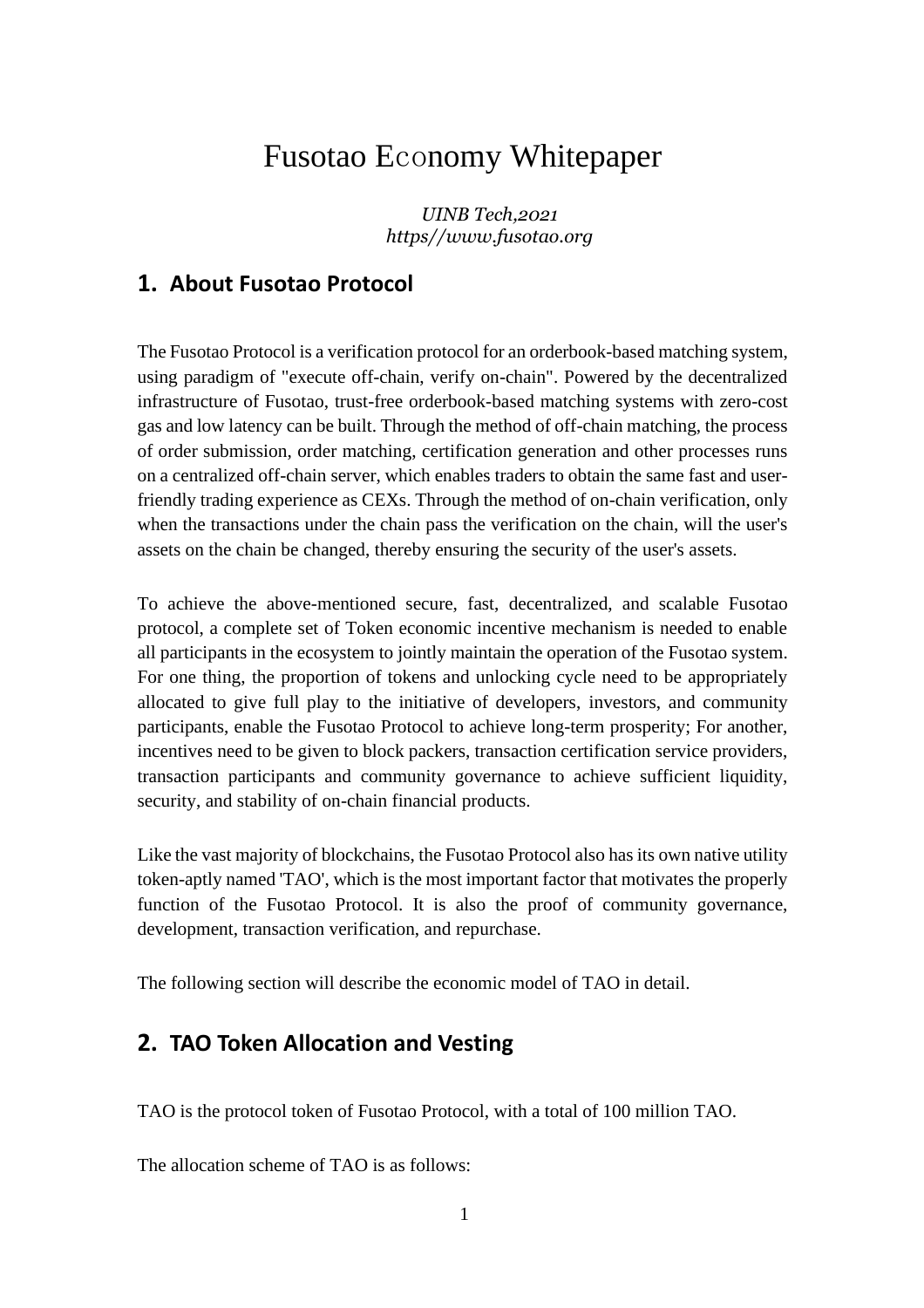#### ⚫ **63% to the Community Rewards**

63 million TAO is allocated for community rewards. Within the 5 years after the mainnet is launched, 12.6% of the total token supply will be distributed every year.

- 1. Trading Rewards, accounting for 48%. After the launch of the Fusotao mainnet, It will be unlocked for 5 years, with an annual unlocking rate of 9.6%.
- 2. Verification Rewards, accounting for 7.5%. Octopus network provides verification nodes and ensures the Cross-Chain security of the Fusotao protocol. Community users stake OCT token in Octopus network for the Fusotao node to obtain validator rewards. After the launch of the Fusotao mainnet, verification reward will be unlocked for 5 years, with an annual unlocking rate of 1.5%.
- 3. Staking rewards, accounting for 7.5%. After the launch of the Fusotao mainnet, staking reward will be unlocked for 5 years, with an annual unlocking rate of 1.5%.

#### ⚫ **8% to the Fusotao Team**

8 million TAO will be allocated to the Fusotao team, with one-year lockup from the mainnet lunch. Starting the second year, 2% for the total token supply will be distributed to the Fusotao team every year till the end of the fifth year.

#### ⚫ **12.5% to the Investors**

12.5% of the total token supply, totaling 12.5 million TAO, will be allocated to the investors. Three months after the mainnet is launched, 30% of investors' TAO tokens will be unlocked at one time, and the remaining 70% will be unlocked linearly in the following 12 months.

#### ⚫ **2.5% to the IDO**

2.5% of the total token supply are used for IDO on Skyward Finance or other platforms. It will be unlocked immediately when the mainnet is launched.

#### ⚫ **4% to the Initial Liquidity**

4 million TAO tokens, accounting for 4% of the total token supply, used for Initial Liquidity. It will all be used to provide initial liquidity (TAO/USDT) on CEXs and DEXs after the mainnet is launched.

#### ⚫ **1% to the Testnet Rewards**

1 million TAO tokens, accounting for 1% of the total token supply, used for testnet incentives. Early community users participating in the testnet will be rewarded, and the reward will be unlocked immediately after the mainnet is launched.

#### ⚫ **3% to Ecosystem Developers and Marketing**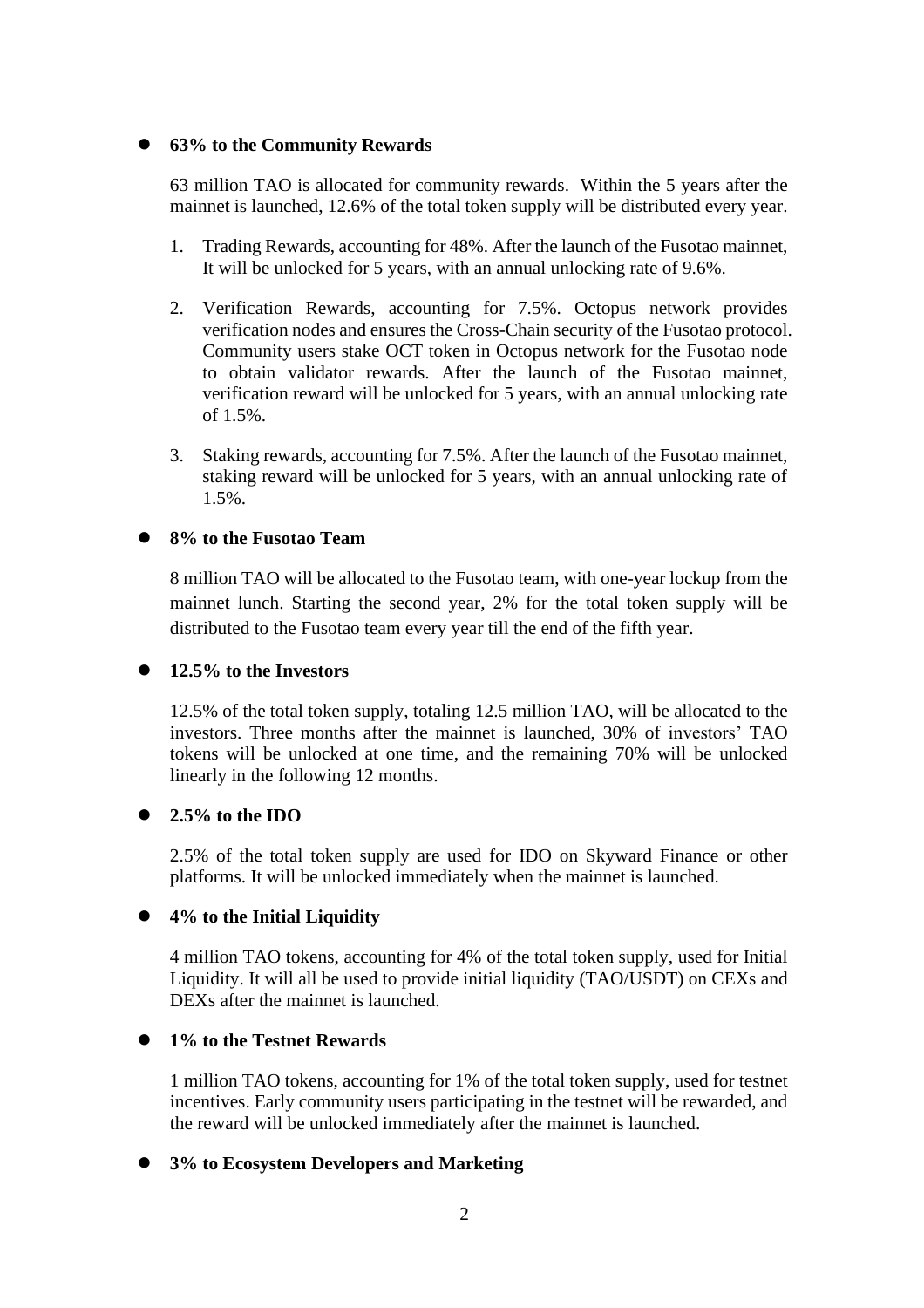3 million TAO tokens, accounting for 3% of the total token supply, used for market & developer incentives. After the Fusotao mainnet is launched, it will be unlocked for 5 years, with an annual unlocking rate of 0.6%.

#### ⚫ **6% to Fusotao Foundation**

6 million TAO tokens, accounting for 6% of the total token supply, used for Fusotao Foundation, including long-term project management, partner support, academic funding, public work, community development, etc. After the mainnet is launched, it will be unlocked linearly in the 5 years.



The Fusotao Protocol is a completely decentralized and non-licensed community protocol. Therefore, most of TAO tokens will be generated by community mining and distributed to community members who maintain the operation of the Fusotao Protocol and carry out transactions. Community rewards accounted for 63% of the total supply, of which transaction rewards account for 48%, verification rewards account for 7.5%, and staking rewards account for 7.5%.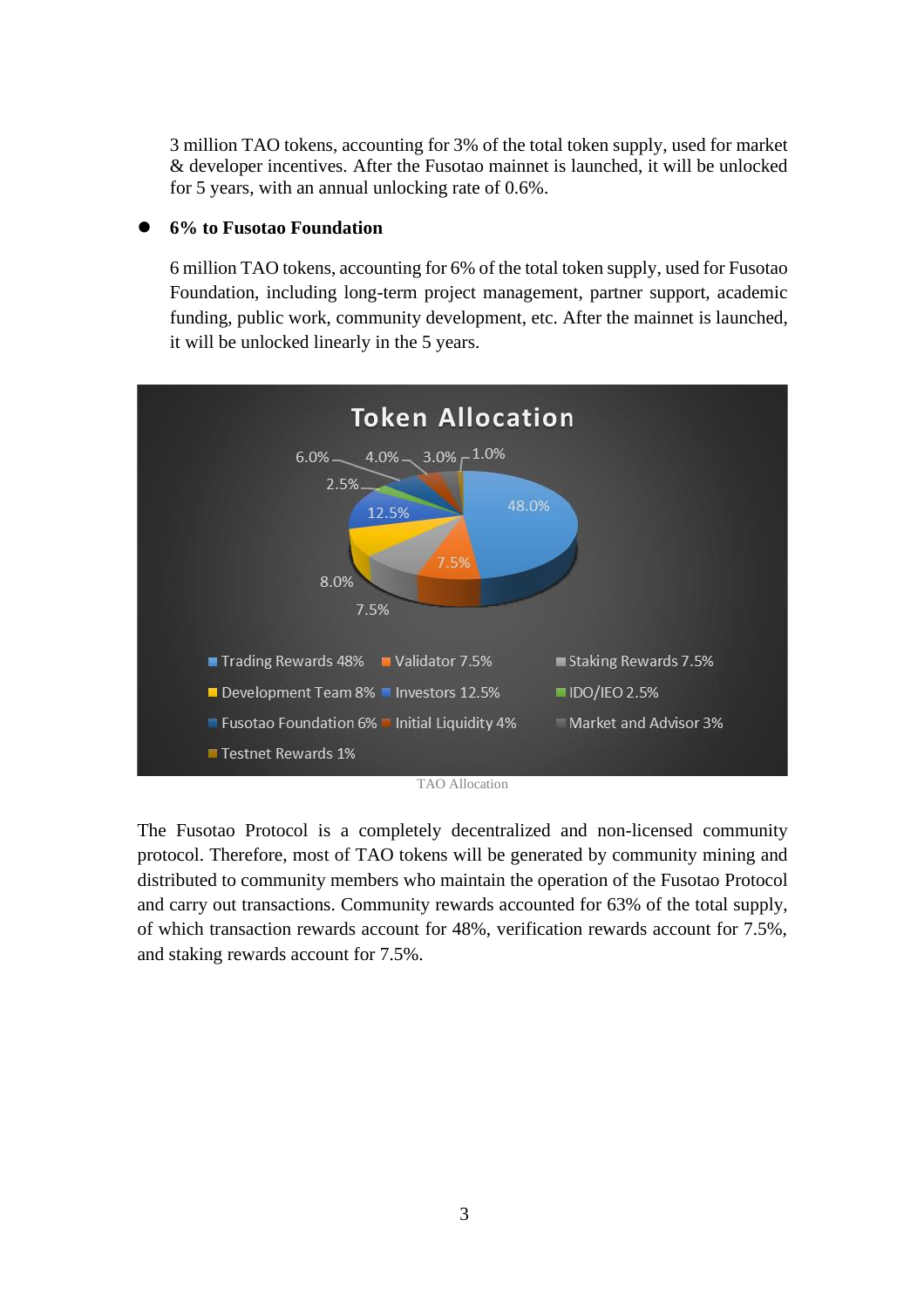

Developers are important roles in the Fusotao ecosystem and are responsible for building various infrastructure and maintenance protocols. The official development team will obtain a total of 8% TAO tokens within 5 years, some of which will be used for airdrop and testnet incentives.

4% of TAO tokens will be listed on the CEXs and DEXs such as fxdx, Ref Finance within 3 months after the mainnet launched to provide initial liquidity (TAO-USDT).

For the growth and prosperity of the Fusotao community, it is necessary to have a professional team composed of content producers, application developers, designers, coordinators, media reporters and legal advisers. Therefore, we reserve 6% of TAO tokens to set up a project development foundation to motivate these valuable contributors.

### **3. TAO Token Unlock and Vesting**

We have long been committed to the technical upgrading and maintenance of the Fusotao Protocol and provide long-term incentives to community members and development teams. TAO tokens will be unlocked in 5 years. After the mainnet launched, the number of TAO tokens unlocked each year is as follows: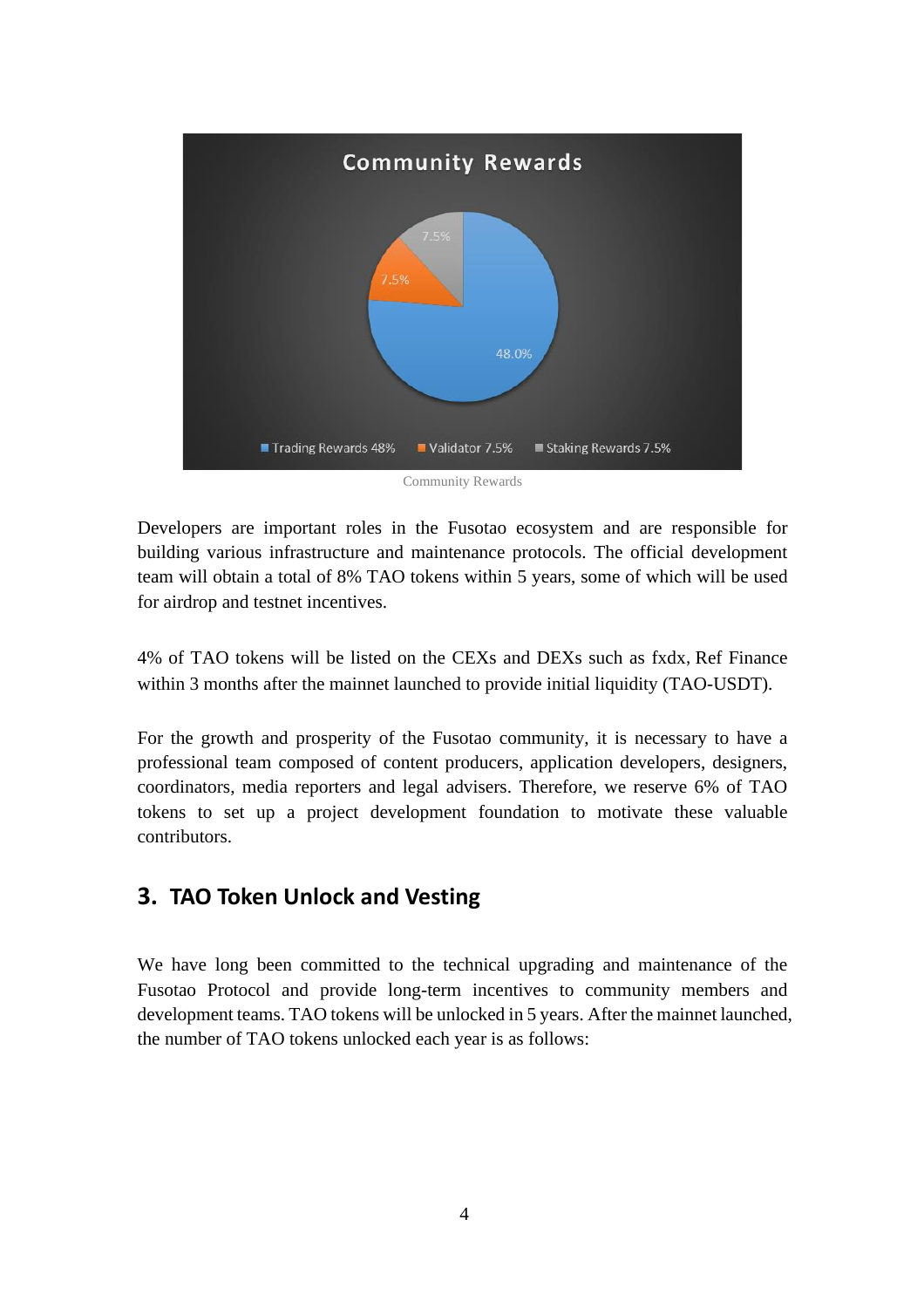

Tokens unlocked each year

67% of TAO tokens will be unlocked within 3 years after the mainnet launched, and long-term incentives will be given to the community in the next 2 years. The cumulative release curve of TAO tokens is as follows:



The cumulative release curve of TAO

### **4. Community Rewards**

It can be seen from the above TAO token economy that 63% of TAO tokens will be allocated to community members participating in the Protocol, that is, community traders, block validator and TAO staking participants. They are the main contributors to ensure the stable operation of the Fusotao Protocol and realize the zero-cost, high-speed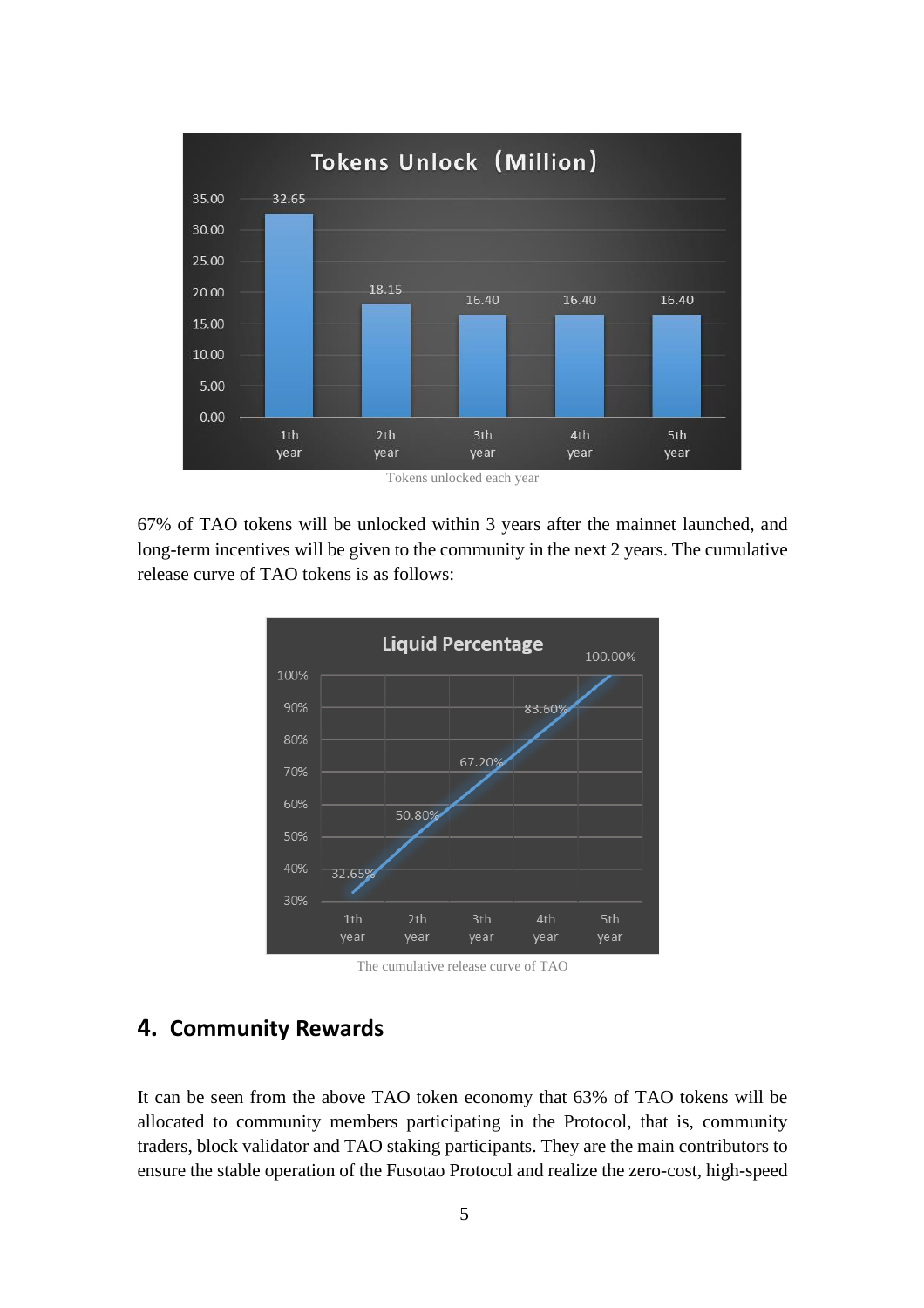and safe transaction. The three participants will get TAO rewards through PoT, PoV and PoS. It is worth mentioning that individuals and official global ambassadors who contribute to the Fusotao Protocol will receive market & developer rewards.

#### **Trading rewards: Proof-of-Trading (PoT)**

Fusotao protocol is a set of matching and verification protocols. "execute off-chain, verify on-chain" paradigm is the core of the Fusotao Protocol. Through on-chain authorization and off-chain order-book matching, users can complete transactions and obtain transaction proof without assets custody. The whole process is based on automate trust rather than human trust. The user's assets will not be changed until the matched transaction is proved successful on-chain.

The trading itself is the core of the whole system. Fusotao protocol introduces the Proofof-Trading to motivate transactions to obtain TAO rewards. When users trade on DEXs powered by the Fusotao Protocol, they will get TAO tokens according to the trading volume in one era(about 24hrs ). 48 million TAO tokens, accounting for 48% of total supply, are used for PoT rewards. After the launch of the Fusotao mainnet, it will be unlocked at an unlocking rate of 9.6% every year. 26,301 TAO tokens will be distributed to traders every era as PoT rewards.

The detailed reward rules are as follows. Assuming that the total trading volume of all DEXs powered by Fusotao Protocol is equivalent to \$10000 in one particular era, and the trading volume of a user is \$50 in that era. This user can get

 $($50 / $10000) * 26,301$  TAO = 131.5 TAO

as PoT reward in that era.

#### **Validator Rewards: Proof-of-Validator (PoV)**

It is a common practice for blockchain projects that network nodes with packaging rights receive token incentives, which ensures the correct operation of the network. Verification nodes of the Fusotao Protocol is provided by the Octopus Network (OCT). Community users can obtain TAO rewards by becoming the verification node or staking OCT to verification nodes in the octopus network.

#### **TAO Staking Rewards: Proof-of-Staking (PoS)**

In order to incentive the long-term holders of TAO tokens, the Fusotao Protocol will also support TAO token staking after the mainnet is launched. Stacking participants and reward distribution are completed automatically through the protocol to avoid centralization risk. Staking reward, accounting for 7.5% of the total token supply, will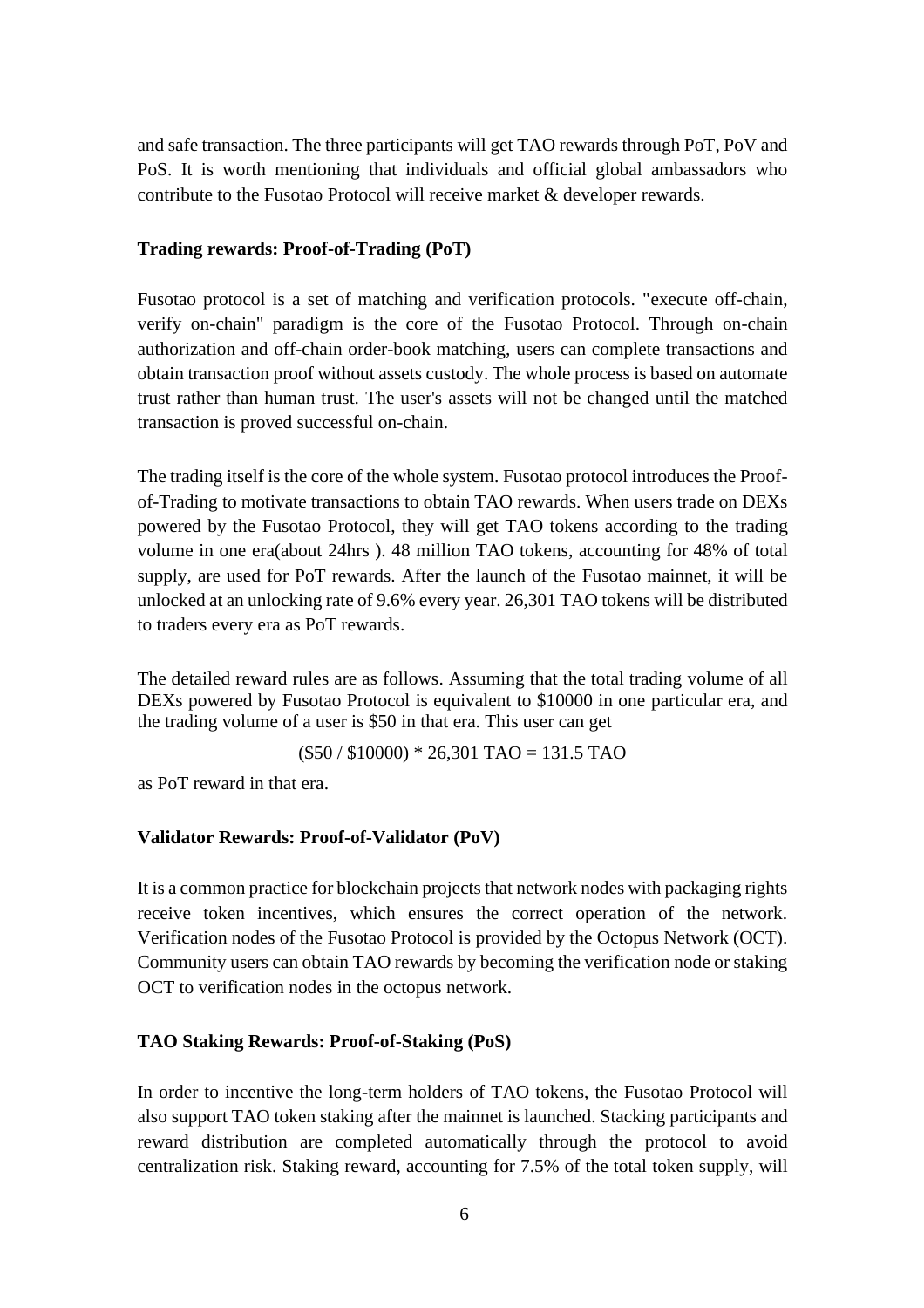be unlocked for 5 years, with an annual unlocking rate of 1.5%.

Staking participants need to lock TAO to the staking protocol. The protocol will automatically calculate stacking rewards according to the locked proportion, and the user can claim staked tokens and rewards after the staking period. Users can not withdraw their staking token during each stack period. 1.5 million TAO tokens as PoS rewards are distributed to stacking users every year.

Suppose during one event, the system sends N TAO to PoS participants daily. The amount of N is proportionate to the trading volume, number of users and liquidity of Fusotao. Detailed rules will be published later. For example, if a user's effective lockup amount is 10,000 TAO on that day, and the total lock-up amount is 1,000,000 TAO, the user is expected to receive

(10,000 TAO / 1,000,000 TAO) \* N TAO = 0.01N TAO

### **5. Trading Rewards**

#### **Overview**

Trading rewards accounts for 48% of the total TAO tokens and are the most important part of community rewards. Therefore, trading rewards rules are described in detail here.

#### **Reward rules**

Each block of Fusotao protocol takes 6s, and trading rewards are distributed to users participating in the on-chain transaction with 14,400 blocks (1 era or 24 hrs) as the minimum unit. TAO tokens that one user can obtain each era will be determined by the trading volume in current era. The calculation formula is as follows:

$$
r = R \times \frac{t}{\sum_{i=1}^{n} t_i}
$$
  $n = 1, 2, 3, \dots, k$ 

*Notes:*

*r : The number of token rewards obtained by personal trading.*

*R : The total number of token rewards distributed to all traders in the era.*

*t : The accumulated trading volume by the trader during the era.*

1 *n i t i*  $\sum_{i=1} t_i$ : The total trading volume of all the traders in the era.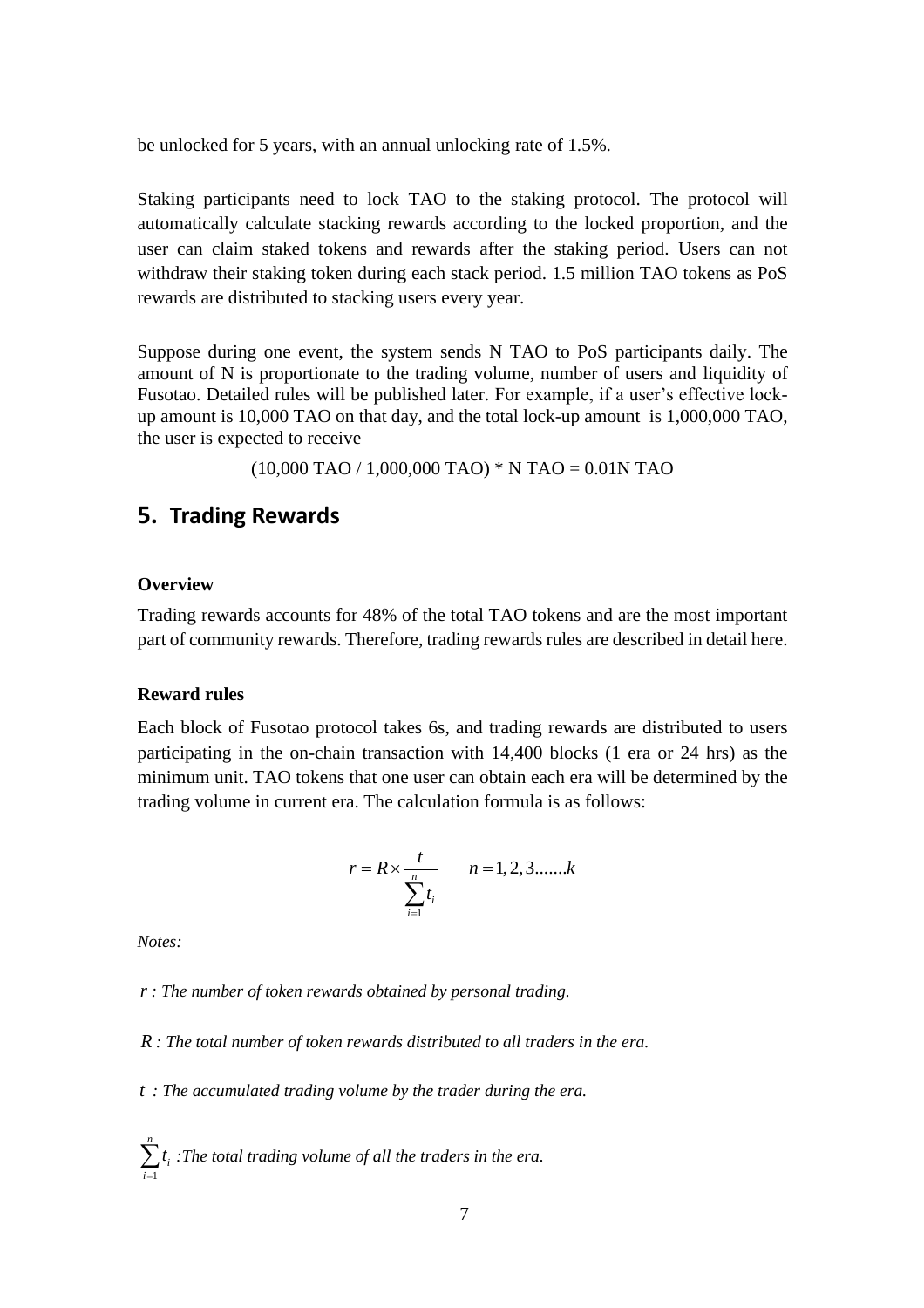*k : The total number of traders in the era.*

#### **Reward collection time**

After each era (24 hrs.) ends, traders can claim trading rewards.

## **6. TAO Usage Scenarios**

As the native utility token of the Fusotao Protocol, TAO not only represents the rights of the holder, but also has actual value. TAO can be used in the following scenarios.

#### **Governance Token**

Fusotao is a decentralized infrastructure with deep participation and leadership of community. TAO is the only certificate of community participation in governance.

- ⚫ TAO holders with a certain number of TAO can initiate upgrade proposals, such as adjusting gas, changing the reward distribution of liquidity provision pool, and putting forward TAO long-term incentives.
- ⚫ All Tao holders can vote on proposals, and the proposal with a majority of votes will be adopted and implemented by the development team.
- ⚫ If the project team plans to build a new DEX on the Fusotao Protocol, it needs to meet the minimum number of votes before it goes online.

#### **Gas Fee**

TAO tokens can be used to pay gas fees on the Fusotao Protocol application Chain.

#### **Staking for Transaction Fees**

The Fusotao protocol is a decentralized blockchain network. Community users can directly share transaction fees through staking TAO Tokens for the DEXs backed by Fusotao Protocol.

#### **Tr**ad**ing Rewards**

Users who hold TAO token in the on-chain wallet and trade on the DEXs backed by the Fusotao Protocol can earn rewards through PoT.

### **7. To Sum UP**

TAO is the native utility token of the Fusotao Protocol. It is a link that incentives developers and the community members to participate in building Fusotao ecosystem. More than 63% of TAO tokens will be distributed to the community. TAO rewards can